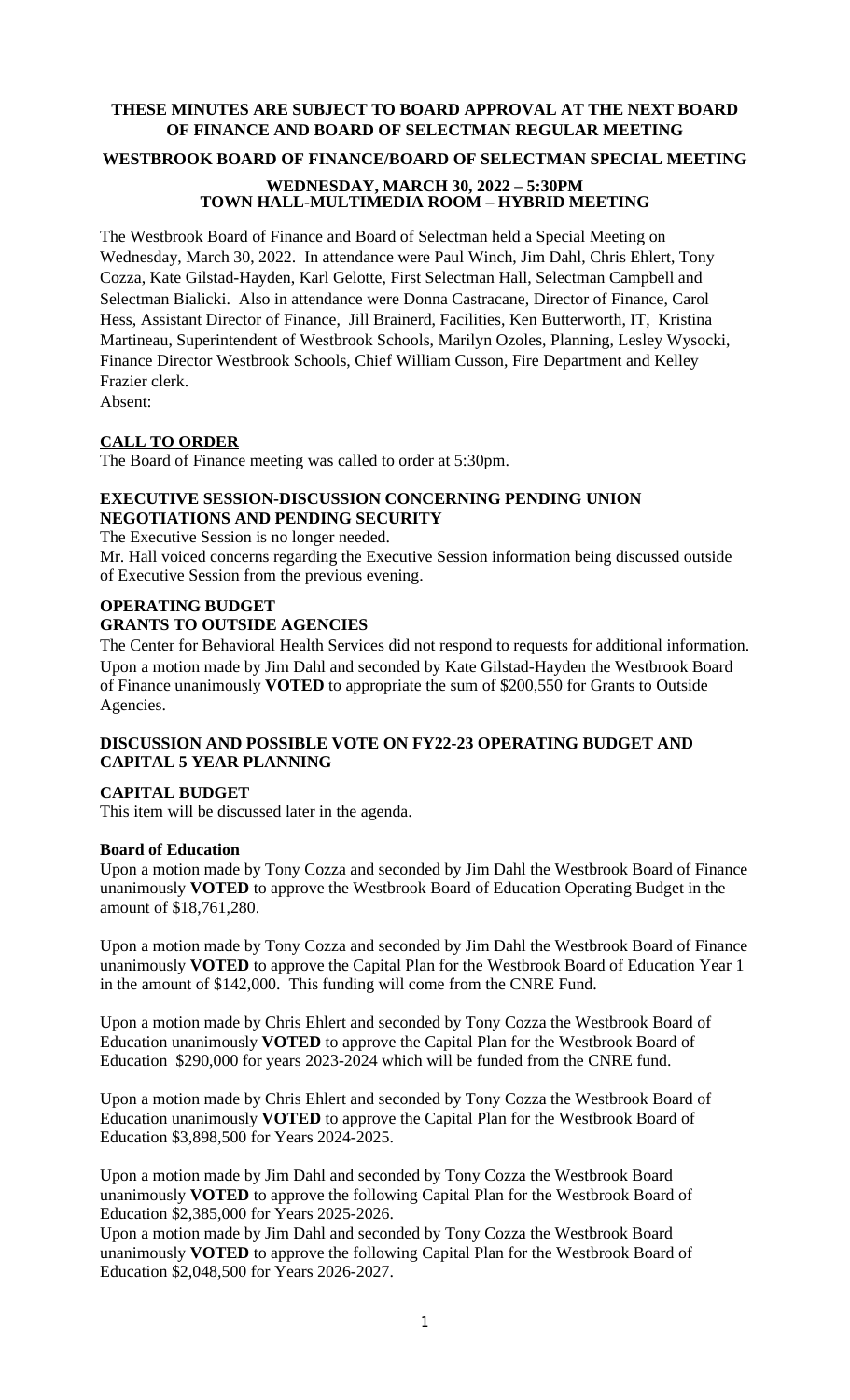# **CALL TO ORDER BOARD OF SELECTMAN**

Mr. Hall called the Board of Selectman meeting to order at 6:14pm. Mr. Bailicki and Mr. Campbell were present. Mr. Hall noted that this is a joint meeting with the Board of Finance.

### **Recreation**

This project is not ready to begin next year. Engineering and site designation needs to be done. This may require a building committee. This will go to a Town Meeting.

Upon a motion made by Kate Gilstad-Hayden and seconded by Tony Cozza the Westbrook Board of Finance unanimously **VOTED** to approve Year 1 in the amount of \$125,000 for Recreation.

Upon a motion made by Chris Ehlert and seconded by Kate Gilstad- Hayden the Westbrook Board unanimously **VOTED** to approve Years 2-5 as approved by the Board of Selectman. Mr. Winch abstained.

Mr. Esposito noted that the Community Center is important for the community and that it is a revenue generating function.

### **IT**

Upon a motion made by Chris Ehlert and seconded by Tony Cozza the Westbrook Board unanimously **VOTED** to approve the Capital Plan for Information Technology Year 2022-2023 in the amount of \$81,000.

Upon a motion made by Kate Gilstad-Hayden and seconded by Tony Cozza the Westbrook Board unanimously VOTED to approve the IT Capital Project in Year 2-5 as approved by the Board of Selectman.

#### **Assessor**

Upon a motion made by Tony Cozza and seconded by Kate Gilstad-Hayden the Westbrook Board unanimously **VOTED** to approve the following Capital Project for the Assessor for Revaluation Year 2022-2023 in the amount of \$30,000.

Upon a motion made by Tony Cozza and seconded by Kate Gilstad Hayden the Westbrook Board unanimously **VOTED** to approve the Assessor Revaluation Capital Project in Year 2-5 as approved by the Board of Selectman.

#### **Police**

Upon a motion made by Chris Ehlert and seconded by Tony Cozza the Westbrook Board unanimously **VOTED** to approve the Capital Plan for Year 2022-23 in the amount of \$74,000 for Police Cruiser.

Upon a motion made by Chris Ehlert and seconded by Kate Gilstad Hayden the Westbook Board of Finance unanimously **VOTED** to approve years 2-5 of the Police Capital Plan-Police Cruiser as approved by th Board of Selectman.

Upon a motion made by Kate Gilstad Hayden and seconded by Tony Cozza the Westbtrook Board of Finance unanimously VOTED to approve the Capital Plan for Police E Ticket Printer in Year 2022-2023. Discussion ensued.

Ms. Gilstad-Hayden and Mr. Cozza agreed to amend their motion to have this funded from Contingency in 2022-2023. Trooper Moran will put together a request for the Board of Selectman who will send to the Board of Finance to appropriated funds for the E Ticket Printer.

Upon a motion made by Tony Cozza and seconded by Jim Dahl the Westbrook Board unanimously **VOTED** to approve \$50,000 for the Capital Plan-Police Carport in Year 2022- 2023.

Upon a motion made by Kate Gilstad-Hayden and seconded by Jim Dahl the Westbrook Board unanimously **VOTED** to approve \$41,000 in Year 2022-2023 of the Capital Plan for Police 18' Open Boat.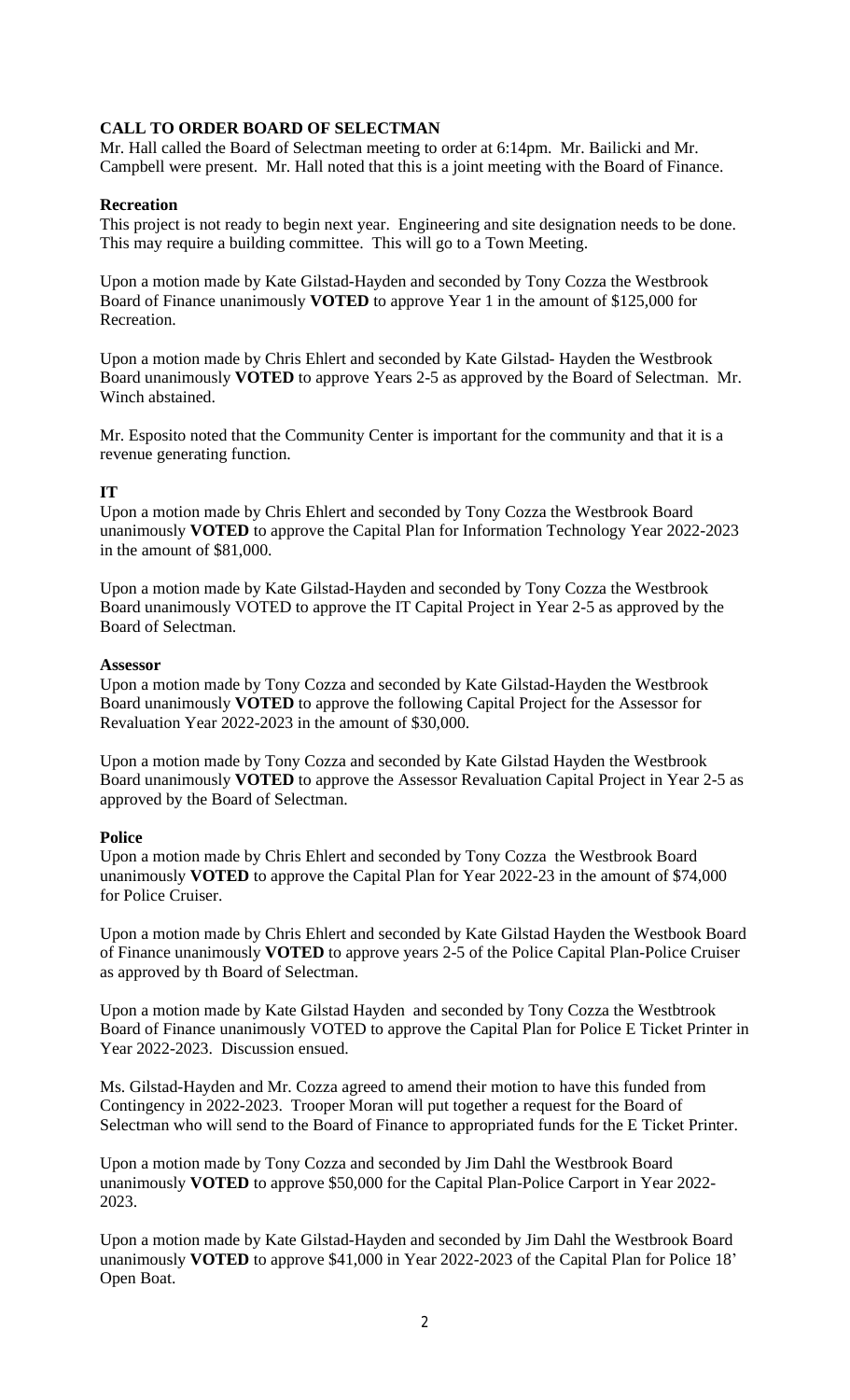# **Fire**

Other Capital funds may be available if capital projects can be closed. Ms. Castracane will research.

Upon a motion made by Tony Cozza and seconded by Chris Ehlert to approve \$13,955 for Fire SCBA Replacement in 2022-2023 and \$595,000 for Radio Project. Discussion ensued. No vote taken.

Mr. Cozza and Mr. Ehlert agreed to amend their motion.

Upon a motion made by Tony Cozza and seconded by Chris Ehlert the Westbrook Board unanimously **VOTED** to approve \$13,955 for Fire SCBA Replacement in 2021-2022 and \$595,000 for Fire Radio Project in Year 2022-2023.

Upon a motion made by Kate Gilstad-Hayden and seconded by Tony Cozza the Westbrook Board unanimously **VOTED** to approve \$150,000 for Fire Cistern in Year 2025-2026.

## **Public Works**

Upon a motion made by Tony Cozza and seconded by Kate Gilstad-Hayden the Westbrook Board unanimously **VOTED** to approve \$707,800 for Public Works in 2022-2023.

Upon a motion made by Tony Cozza and seconded by Jim Dahl the Westbrook Board unanimously **VOTED** to approve the Public Works Capital Plan Years 2-5 as approved by the Board of Selectman.

# **Building/Facilities**

Upon a motion made by Kate Gilstad-Hayden and seconded by Chris Ehlert the Westbrook Board unanimously **VOTED** to approve \$1,728,000 for Building/Facilities Town Buildings for Year 2022-2023 to include the new rooftop units.

Upon a motion made by Chris Ehlert and seconded by Tony Cozza the Westbrook Board unanimously **VOTED** to approve the Capital Plan for Building/Facilities Years 2-5 as approved by the Board of Selectman.

## **Planning & Zoning**

Upon a motion made by Kate Gilstad-Hayden and seconded by Tony Cozza the Westbrook Board unanimously **VOTED** to approve \$290,000 for the Capital Plan for Planning & Zoning in Year 2022-2023.

Upon a motion made by Kate Gilstad-Hayden and seconded by Tony Cozza the Westbrook Board unanimously **VOTED** to approve the Capital Plan for Planning & Zoning as approved by the Board of Selectman in Years 2-5.

## **Conservation Commission**

Upon a motion made by Kate Gilstad-Hayden and seconded by Jim Dahl the Westbrook Board unanimously **VOTED** to approve \$50,000 in years 1-5 for Conservation Commission as approved by the Board of Selectman.

## **Harbor Commission**

Upon a motion made by Kate Gilstad-Hayden and seconded by Jim Dahl the Westbrook Board unanimously **VOTED** to approve \$25,000 for the Capital Plan in years 1-5 for Harbor Commission Dredging as approved by the Board of Selectman.

## **Water Pollution Control**

Upon a motion made by Kate Gilstad-Hayden and seconded by Tony Cozza the Westbrook Board unanimously **VOTED** to approve \$50,000 for the Capital Plan in years 1-5 for Water Pollution Control for Wastewater Managment Program as approved by the Board of Selectman.

**Library**